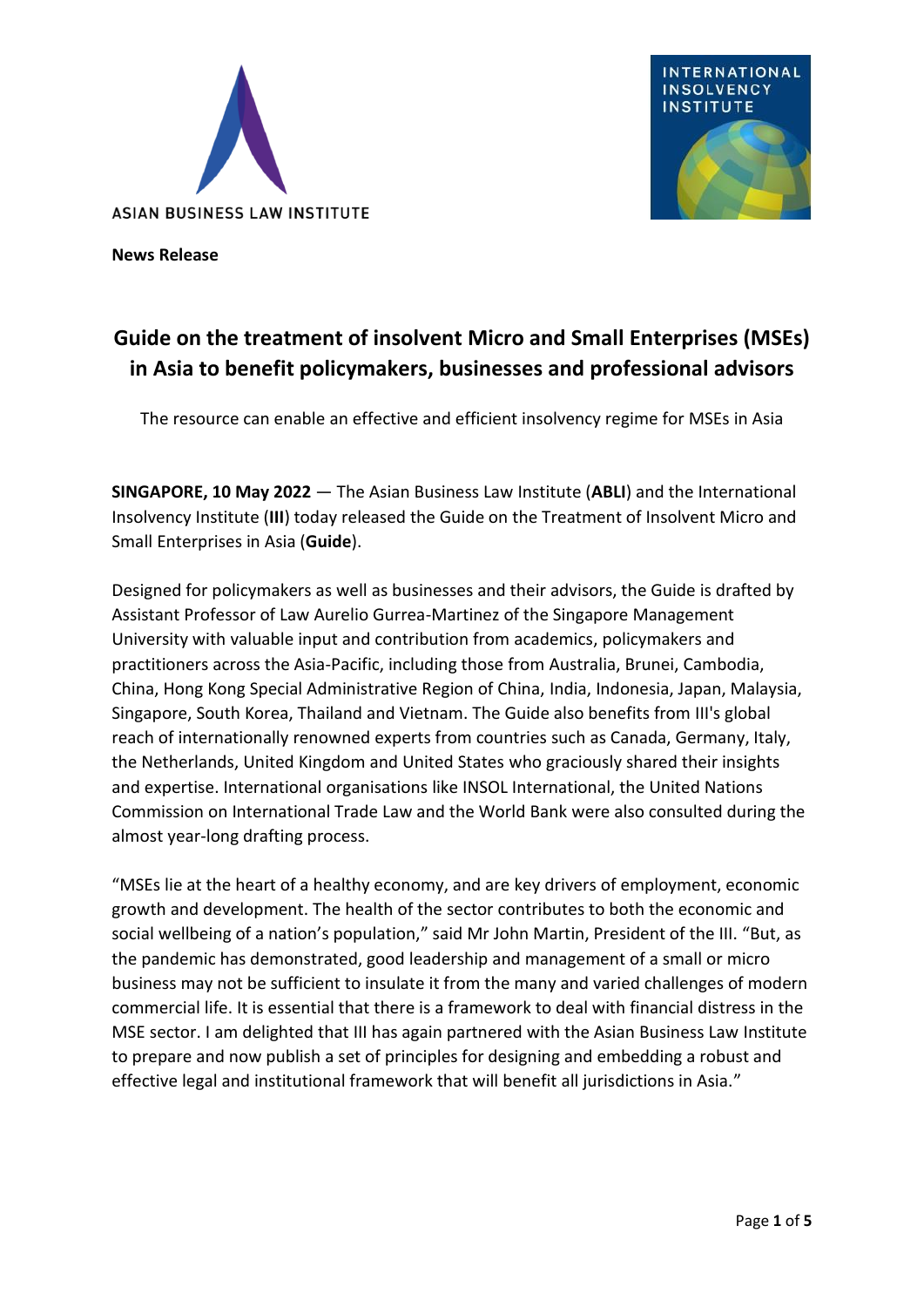



## **A UNIQUELY ASIAN GUIDE**

MSEs represent the vast majority of businesses in all jurisdictions in Asia. In most Southeast Asian countries, MSEs account for more than 96% of the total number of firms.<sup>1</sup> Despite their economic relevance and the importance of the insolvency process, most Asian jurisdictions do not yet have insolvency frameworks that are suitable for MSEs. The pandemic has laid bare the vulnerability of these businesses and accentuated the urgency of having in place a suitable framework to approach the insolvency of MSEs.

"ABLI continues its partnership with the III on the critical task of detailing principles to promote convergence of the rules on corporate restructuring and insolvency in Asia," said Mr Rama Tiwari, Chief Executive of the Singapore Academy of Law, ABLI's parent organisation. "Given the indispensable role played by MSEs in promoting economic development and creating employment opportunities in Asia, it is timely for the Guide to zero in on MSE insolvency and with principles that will hopefully contribute to more effective treatment of insolvent MSEs in Asia."

The Guide identifies five key principles for more immediate adoption by jurisdictions as building blocks of a well-functioning MSE insolvency framework (**Key Principles**), and six aspirational principles that should ideally be considered and adopted by jurisdictions over the longer term to provide MSEs with a more comprehensive legal and institutional environment to deal with financial distress (**Aspirational Principles**). This tiered approach, unique among all current literature, is designed by considering the extreme diversity of institutional development of Asian jurisdictions and with the hope of assisting policymakers better digest the recommendations made in this Guide.

The Guide is available for download at [https://payhip.com/b/bkW12.](https://payhip.com/b/bkW12)

ABLI and III will continue their important collaboration to streamline the rules of insolvency and restructuring across Asia by commencing work on an upcoming guide that focuses on out-of-court workouts in Asia.

These efforts are part of ABLI's mission to provide practical guidance on, and promote convergence of, business laws in Asia.

<sup>1</sup> Michael T Schaper, "The Missing (Small) Businesses of Southeast Asia" (2020) 79 ISEAS Yusof Ishak Institute 5.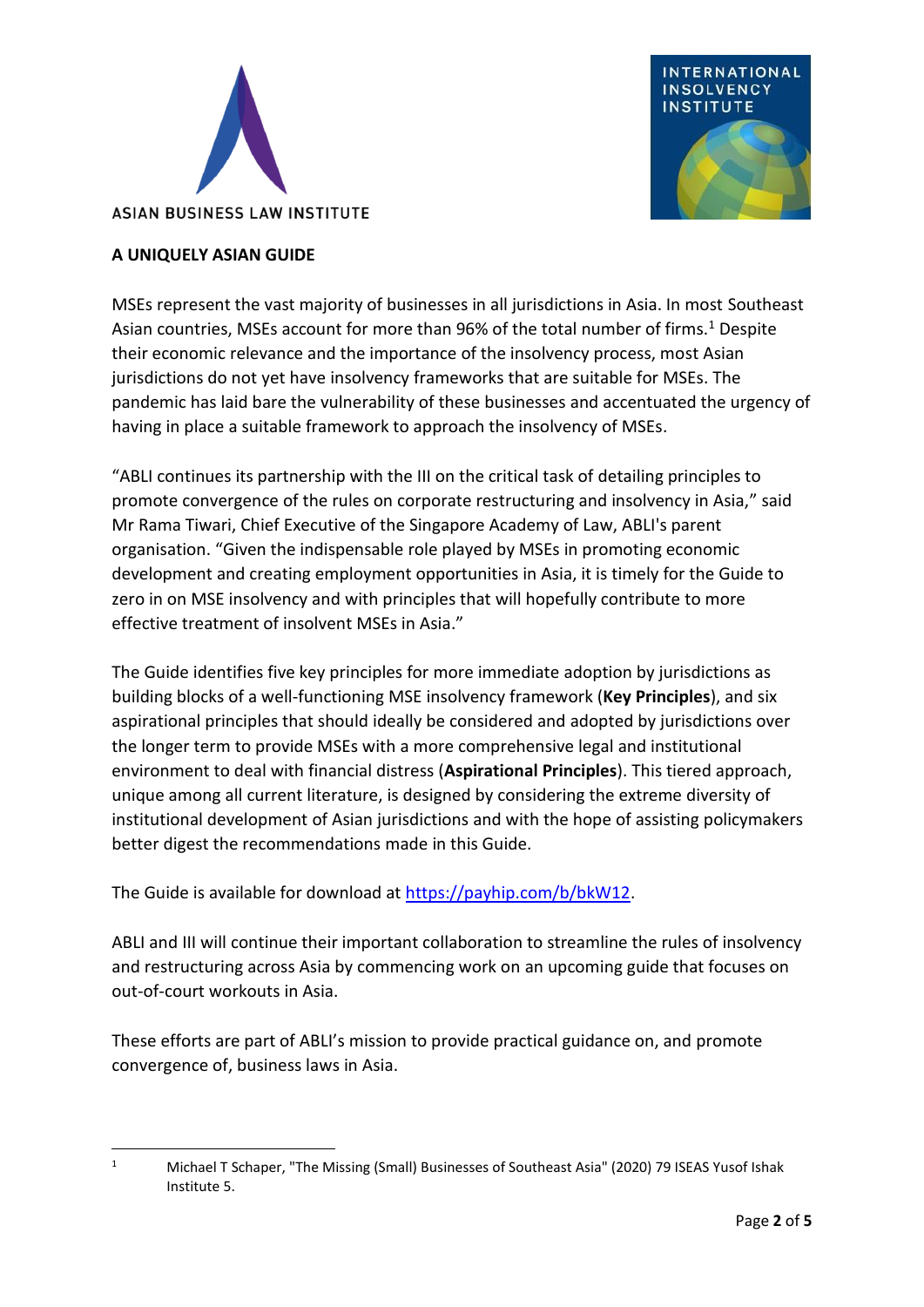



#### **Appendix:**

#### **Key Principles**

Key Principle1: Promote Out-of-Court Restructuring for Viable MSEs

Key Principle 2: Implement a Simplified Insolvency Process for MSEs

Key Principle 3: Provide a Discharge of Debts for Honest but Unfortunate Entrepreneurs

Key Principle 4: Reduce the Stigma of Insolvency Proceedings

Key Principle 5: Build up Training and Institutional Capacity

#### **Aspirational Principles**

Aspirational Principle 1: Implement Hybrid Procedures

Aspirational Principle 2: Grant Tax Incentives for Debt Restructurings

Aspirational Principle 3: Promote Mediation and Other Forms of Alternative Dispute Resolution

Aspirational Principle 4: Involve Public Creditors in Restructurings

Aspirational Principle 5: Promote Litigation Funding

Aspirational Principle 6: Create a Public Agency for Managing Simplified Processes for MSEs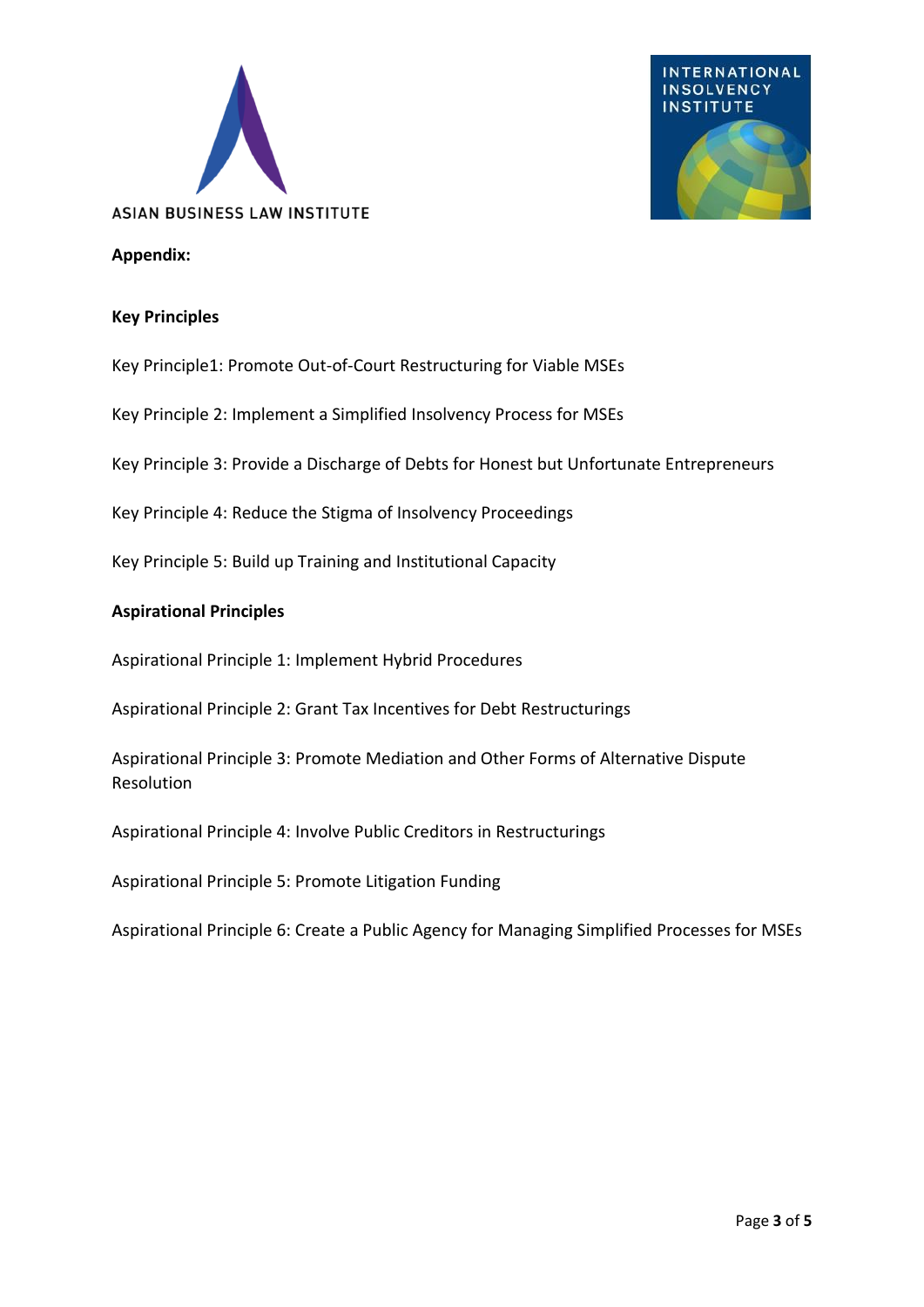



#### **Media Contacts**

Shari A. Bedker, CPA Administrative Director **International Insolvency Institute** Tel: +1 434-939-6003 sbedker@iiiglobal.org

Ashutosh Ravikrishnan Manager, Corporate Communications **Singapore Academy of Law** Tel: + 65 8498 -7507 ashutosh\_ravikrishnan@sal.org.sg

## **About the International Insolvency Institute**

The International Insolvency Institute (III) is a non-profit, limited-membership organisation dedicated to advancing and promoting insolvency as a respected discipline in the international field. Its primary objectives include improving international co-operation in the insolvency area and achieving greater co-ordination among nations in multinational business reorganisations and restructurings, with membership drawn from the most senior and respected insolvency practitioners, judges and academics in the world and it has valuable liaisons with many of the most senior regulatory and administrative professionals in the insolvency field.

III, due to its exceptional membership, its international leadership, and its resources, plays a valuable and highly significant role in the international insolvency field. It has achieved a worldwide reputation and is developing into a catalyst for improvement and change in the international insolvency area that has few, if any, equals.

More information can be found at [https://www.iiiglobal.org/.](https://www.iiiglobal.org/)

### **About the Asian Business Law Institute**

Launched in January 2016, the Asian Business Law Institute (ABLI), a subsidiary of the Singapore Academy of Law, is a permanent think tank based in Singapore that initiates, conducts and facilitates research with a view to providing practical guidance in the field of Asian legal development and promoting the convergence of Asian business laws. Its mission is to remove unnecessary or undesirable differences between Asian legal systems that pose obstacles to free and seamless trade. ABLI's long-term strategic direction in accordance with its aims is set by its Board of Governors chaired by The Honourable the Chief Justice Sundaresh Menon of the Supreme Court of Singapore. The Board comprises representatives from Australia, China, India and Singapore and other internationally renowned legal experts.

More information can be found at [https://abli.asia/.](https://abli.asia/)